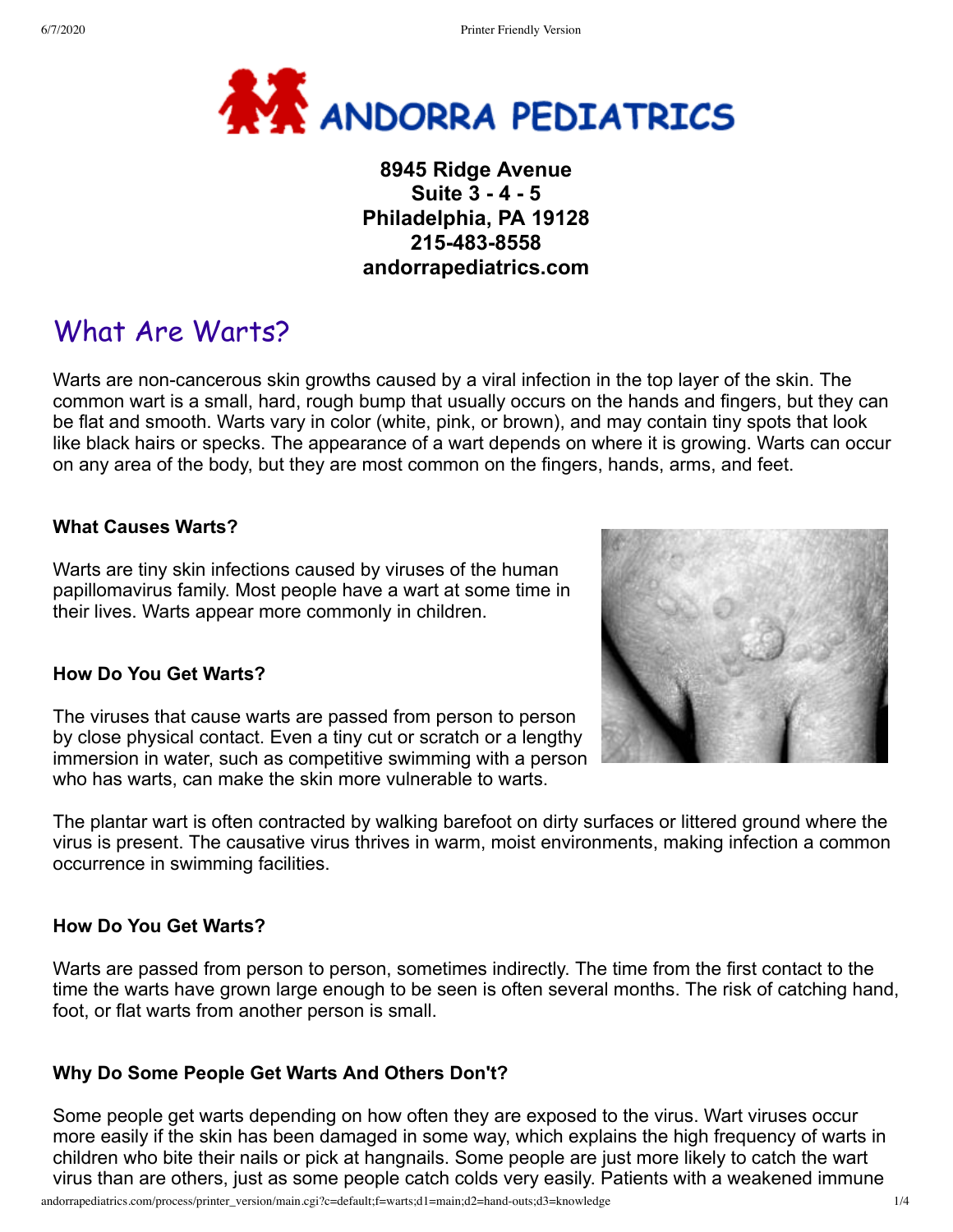system also are more prone to a wart virus infection.

# **How Many Kinds Of Warts Are There?**

There are several different kinds of warts including:

- . Common warts
- . Foot (Plantar) warts
- . Flat warts

Common warts - usually grow on the fingers, around the nails and on the backs of the hands. They are more common where skin has been broken, for example where fingernails are bitten or hangnails picked. These are often called "seed" warts because the blood vessels to the wart produce black dots that look like seeds.



Foot warts - are usually on the soles (plantar area) of the feet and are called plantar warts. They are often mistaken for corns or calluses—which are layers of dead skin that build up to protect an area which is being continuously irritated. You can tell the difference because plantar warts disrupt the natural lines of the skin and may have small black dots on their surface, which are tiny blood clots in blood vessels. When plantar warts grow in clusters they are known as mosaic warts. Most plantar warts do not stick up above the surface like common warts because the pressure of walking flattens them and pushes them back into the skin.

Flat wartsare smaller and smoother than other warts. They tend to grow in large numbers - 20 to 100 at any one time. They can occur anywhere, but in children they are most common on the face. In adults they are often found in the beard area in men and on the legs in women. Irritation from shaving probably accounts for this.

#### **Do Warts Need To Be Treated?**

Warts usually don't cause any symptoms and do not require treatment, although plantar warts may be painful. In children, warts can disappear without treatment over a period of several months to years. However, warts that are bothersome, painful, or rapidly multiplying should be treated. Warts in adults often do not disappear as easily or as quickly as they do in children. Although there is no specific cure for warts and most will disappear on their own in a few years, if the warts are painful or causing cosmetic problems, treatment should be considered.



Common warts: In young children, these warts can be treated at home by parents on a daily basis by applying salicylic acid gel, solution or plaster (over the counter). There is usually little discomfort, but it can take weeks of treatment to get rid of the wart. Treatment should be stopped at least temporarily if the wart becomes sore.

Foot warts: Plantar warts are more difficult to treat because the bulk of the wart lies below the skin surface. . It is important to soften the warts by soaking them in warm water and then paring them down with an emory board or pumice stone and then apply an over the counter medicine with salicylic acid. Persistent or very painful plantar warts may need to be surgically removed. Other recommendations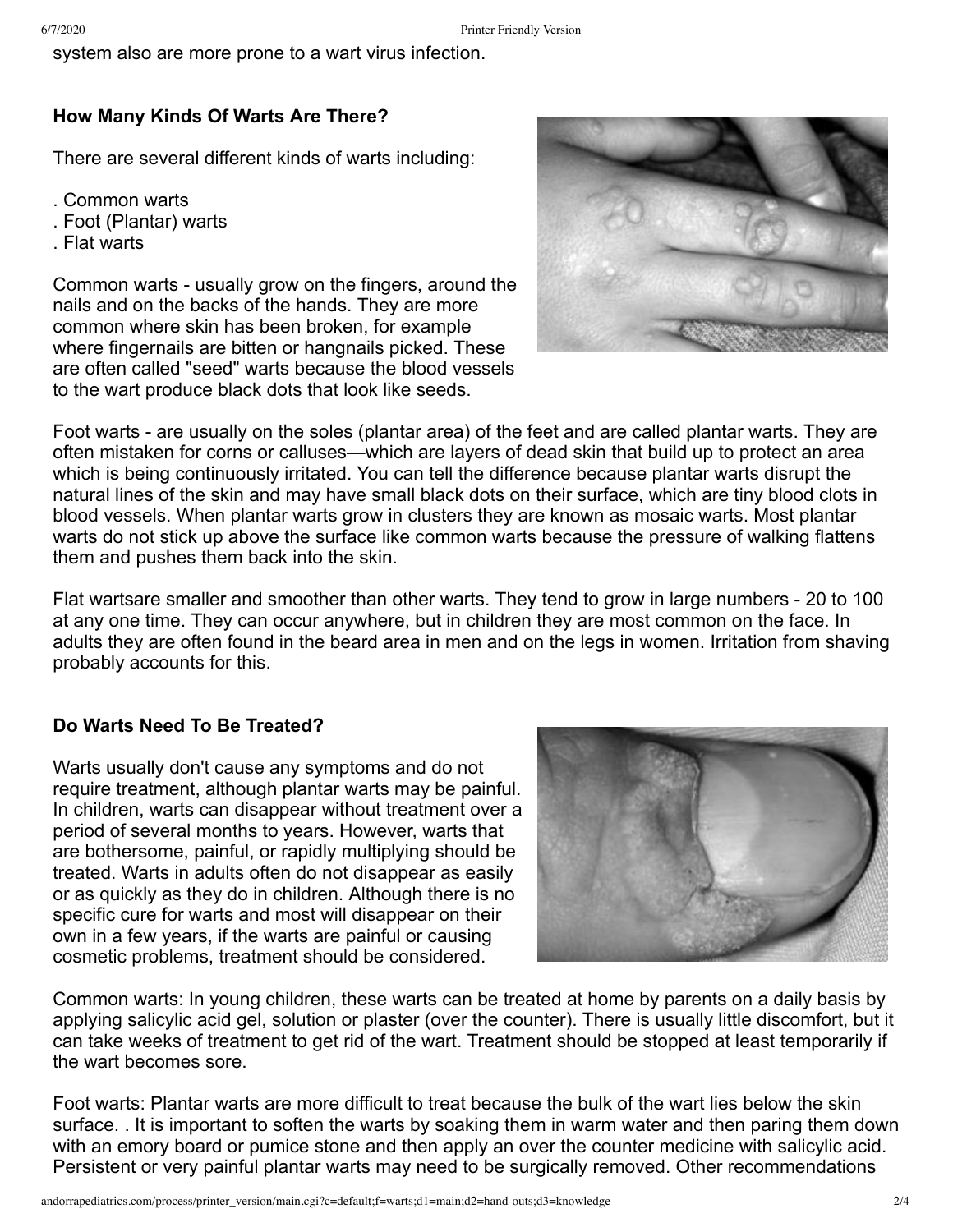include a change in footwear to reduce pressure on the wart and keeping the foot dry since moisture tends to allow warts to spread.

Flat warts: These wartsare often too numerous to treat with methods mentioned above. As a result, "peeling" methods using daily applications of salicylic acid is recommended. For some adults, periodic office treatments for surgical treatments are sometimes necessary.

Salicylic Acid: Most Common Over The Counter (OTC) Treatment

- Salicylic acid softens the skin layers that form the wart so that they can be rubbed off.
- Repeated irritation to the wart may also trigger an immune system response that can help destroy the wart.
- Soaking in warm water prior to applying medicine will softer the wart and allow the medicine to better penetrate the wart.

Examples of common OTC brands:

- . Trans-Ver-Sal
- . Compound W
- . Dr. Scholl's
- . Occlusal
- . Duofilm
- . Duoplant

## **Directions for wart pads:**

- 1. Wash affected area. Must soak wart in warm water for 5 minutes.
- 2. Dry area thoroughly.
- 3. Apply medicated disc. If necessary, cut disc to fit wart. Repeat procedure every 48 hours as needed (until wart is removed) for up to 12 weeks.
- 4. Note: Self-adhesive comfort cushions may be used to conceal medicated disc and wart.

# **Directions for applying gels:**

- 1. Wash affected area. Must soak wart in warm water for 5 minutes.
- 2. Dry area thoroughly.
- 3. By squeezing the tube gently, apply one drop at a time to sufficiently cover each wart. Let dry.
- 4. Repeat procedure once or twice daily as needed (until wart is removed) for up to 12 weeks.

Salicylic acid may damage healthy skin surrounding the wart. To avoid damaging other skin, cover the surrounding skin with a doughnut-shaped pad or bandage when applying salicylic acid.

Do Not Use Salicylic Acid On:

- irritated skin
- any area that is infected or reddened
- moles
- birthmarks